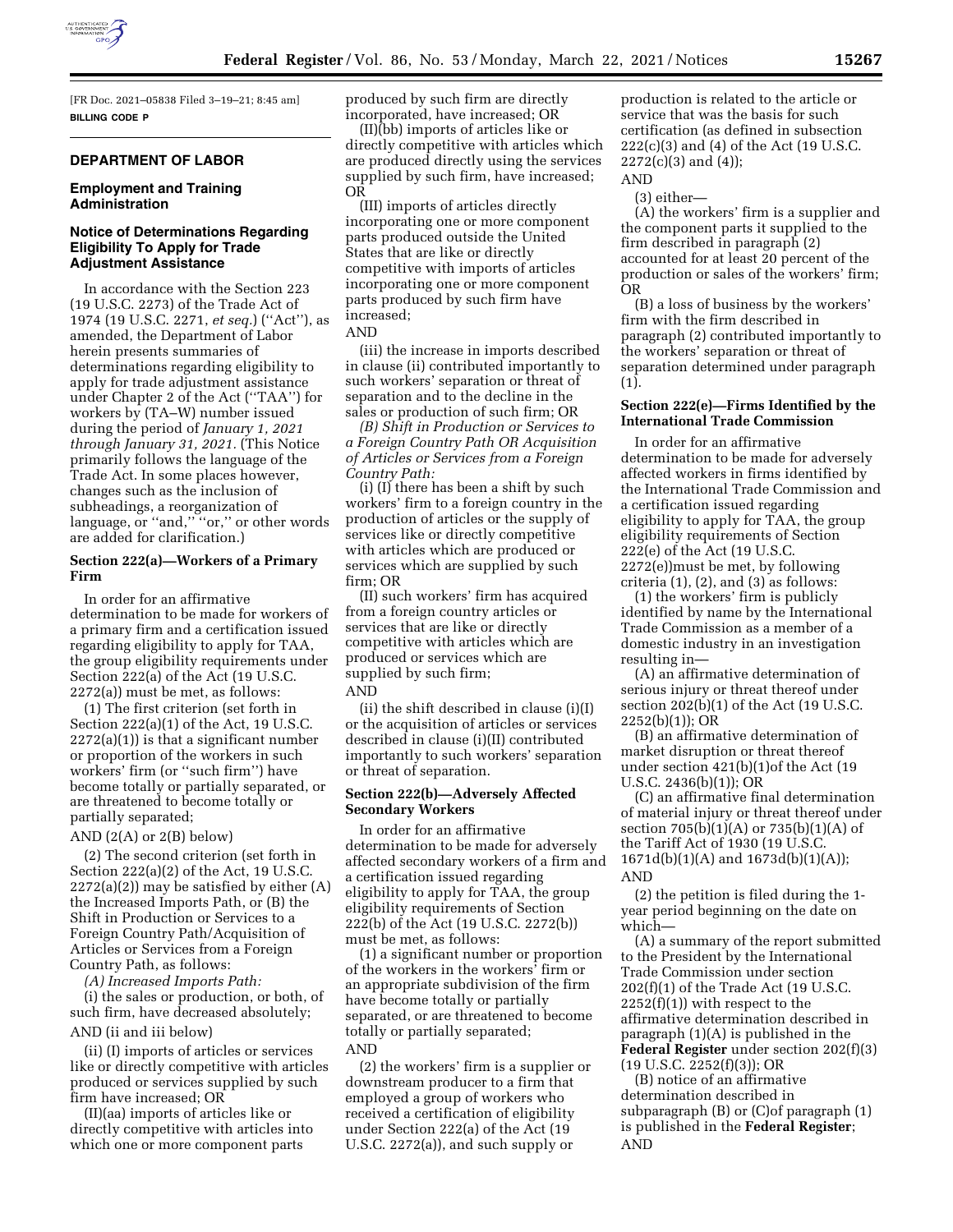(3) the workers have become totally or partially separated from the workers' firm within—

(A) the 1-year period described in paragraph (2); OR

(B) notwithstanding section 223(b) of the Act (19 U.S.C. 2273(b)), the 1-year

period preceding the 1-year period described in paragraph (2).

*Affirmative Determinations for Trade Adjustment Assistance* 

The following certifications have been issued. The date following the company name and location of each

determination references the impact date for all workers of such determination.

The following certifications have been issued. The requirements of Section 222(a)(2)(A) (Increased Imports Path) of the Trade Act have been met.

| TA-W No.                               | Subject firm                                                                                                                                                                                     | Location                                              | Impact date                                                                            |
|----------------------------------------|--------------------------------------------------------------------------------------------------------------------------------------------------------------------------------------------------|-------------------------------------------------------|----------------------------------------------------------------------------------------|
| 95,117<br>95,311                       | Tata Consultancy Services Limited, CRM Dynamic Operations, Tata<br>Sons, IDC Technologies, Enterprise Solutions.                                                                                 | Martinsville, VA<br>Bellevue, WA                      | August 23, 2018.<br>October 18, 2018.                                                  |
| 95,488<br>95,607                       | ACF Industries, LLC, Starfire Holding Corporation, WorkForce Temps<br>Granite Source Acquisition, LLC dba Premier Surfaces, Clio Holdings,<br>LLC.                                               | Milton, PA<br>Chantilly, VA                           | December 17, 2018.<br>January 24, 2019.                                                |
| 95,662<br>95,700                       | Concentrix CVG Customer Management Group, Concentrix CVG Cor-<br>poration.                                                                                                                       | Airway Heights, WA<br>Rio Rancho, NM                  | February 5, 2019.<br>February 18, 2019.                                                |
| 95,703<br>95,807<br>95,820             | TFP Holdings, LLC (D/B/A Timberland Forest Products), Duraflame,                                                                                                                                 | Roseville, MN<br>Elizabethtown, NY<br>West Plains, MO | February 18, 2019.<br>March 11, 2019.<br>March 16, 2019.                               |
| 95,879                                 | Inc., Penmac Staffing, EXCEL Temporary Services.<br>Allegheny & Tsingshan Stainless, LLC, Allegheny Ludlum, Allegheny<br>Technologies, Sterling Office Professionals.                            | Midland, PA                                           | April 9, 2019.                                                                         |
| 95,897<br>95,978<br>96,019             | Daimler Trucks North America, Cleveland Truck Plant, Daimler AG<br>Agrati, Inc., Agrati Group, Express Pros, JMJ Talent Solutions<br>Verso Corporation, Duluth Mill, Project Service, Inc. (PSI) | Cleveland, NC<br>Valparaiso, IN<br>Duluth, MN         | April 22, 2019.<br>June 10, 2019.<br>June 26, 2019.                                    |
| 96,046<br>96,195                       | Triumph Aerostructures, Triumph Aerospace Structure Division, Tri-<br>umph Group.<br>Siemens Gamesa Renewable Energy, Inc., Siemens Gamesa Renew-                                                | Red Oak, TX<br>Fort Madison, IA                       | December 15, 2019.<br>March 31, 2020.                                                  |
| 96,195A                                | able Energy, S.A., Manpower.<br>Team Staffing Solutions, Siemens Gamesa Renewable Energy, Inc.,<br>Siemens Gamesa Renewable Energy.                                                              | Fort Madison, IA                                      | September 15, 2019.                                                                    |
| 96.307<br>96,403<br>$96,612$<br>96,621 | Acushnet Company, Acushnet Holdings Corporation<br>Eaton Corporation, Vehicle Group North America                                                                                                | Fairhaven, MA<br>Pine Bluff, AR                       | September 23, 2019.<br>September 25, 2019.<br>November 13, 2019.<br>November 19, 2019. |

The following certifications have been issued. The requirements of Section 222(a)(2)(B) (Shift in Production or

Services to a Foreign Country Path or Acquisition of Articles or Services from

a Foreign Country Path) of the Trade Act have been met.

| TA-W No. | Subject firm                                                                                                     | Location             | Impact date         |
|----------|------------------------------------------------------------------------------------------------------------------|----------------------|---------------------|
| 94,636   |                                                                                                                  | Tualatin, OR         | March 15, 2018.     |
| 94,898   |                                                                                                                  | Los Angeles, CA      | May 5, 2020.        |
| 95,087   |                                                                                                                  | Bellevue, WA         | August 12, 2018.    |
| 95,234   | Xerox, Base Billing & Customer Services Billing Division                                                         | Rosemont, IL         | September 27, 2018. |
| 95,317   |                                                                                                                  | Vernon, CA           | October 22, 2018.   |
| 95,320   |                                                                                                                  | Lock Haven, PA       | October 23, 2018.   |
| 95,335   | Omron Automotive Electronics, Inc., Omron Automotive Electronics<br>Japan (OAEJ), Relay (OAE) Division, Aerotek. | St. Charles, IL      | October 28, 2018.   |
| 95,437   | Lattice Semiconductor Corporation, Human Resource department                                                     | Hillsboro. OR        | December 2, 2018.   |
| 95,437A  | Lattice Semiconductor Corporation, R&D department                                                                | Hillsboro, OR        | December 2, 2018.   |
| 95,470   |                                                                                                                  | Colorado Springs, CO | December 10, 2018.  |
| 95,497   | Metalor Technologies USA, Electrotechnics Division                                                               | Export, PA           | September 11, 2019. |
| 95,693   |                                                                                                                  | New York, NY         | February 14, 2019.  |
| 95,693B  |                                                                                                                  | Houston, TX          | February 14, 2019.  |
| 95,705   |                                                                                                                  | Seward, NE           | February 18, 2019.  |
| 95,706A  | Anthem, Inc., Benefits Administration for National Accounts, Randstad<br>North America, etc.                     | Indianapolis, IN     | February 20, 2019.  |
| 95,788   | Honeywell Safety Products, Engineering Design Services, Honeywell<br>International Inc., CorTech LLC.            | Franklin, PA         | March 6, 2019.      |
| 95,863   | Anthem, Inc., Commercial Claims & Adjustments, COO-CSBD, Execu-<br>tion-Local Experience.                        | Indianapolis, IN     | April 1, 2019.      |
| 95,926   | HCL America, Inc., Engineering, R&D Services, Digital Process Oper-<br>ations.                                   | Syracuse, NY         | May 18, 2019.       |
| 95,986   | Flexsteel Industries, Inc., Dubuque Operations Plant, Sedona Staffing,<br>Express Employment.                    |                      | June 12, 2019.      |
|          |                                                                                                                  |                      |                     |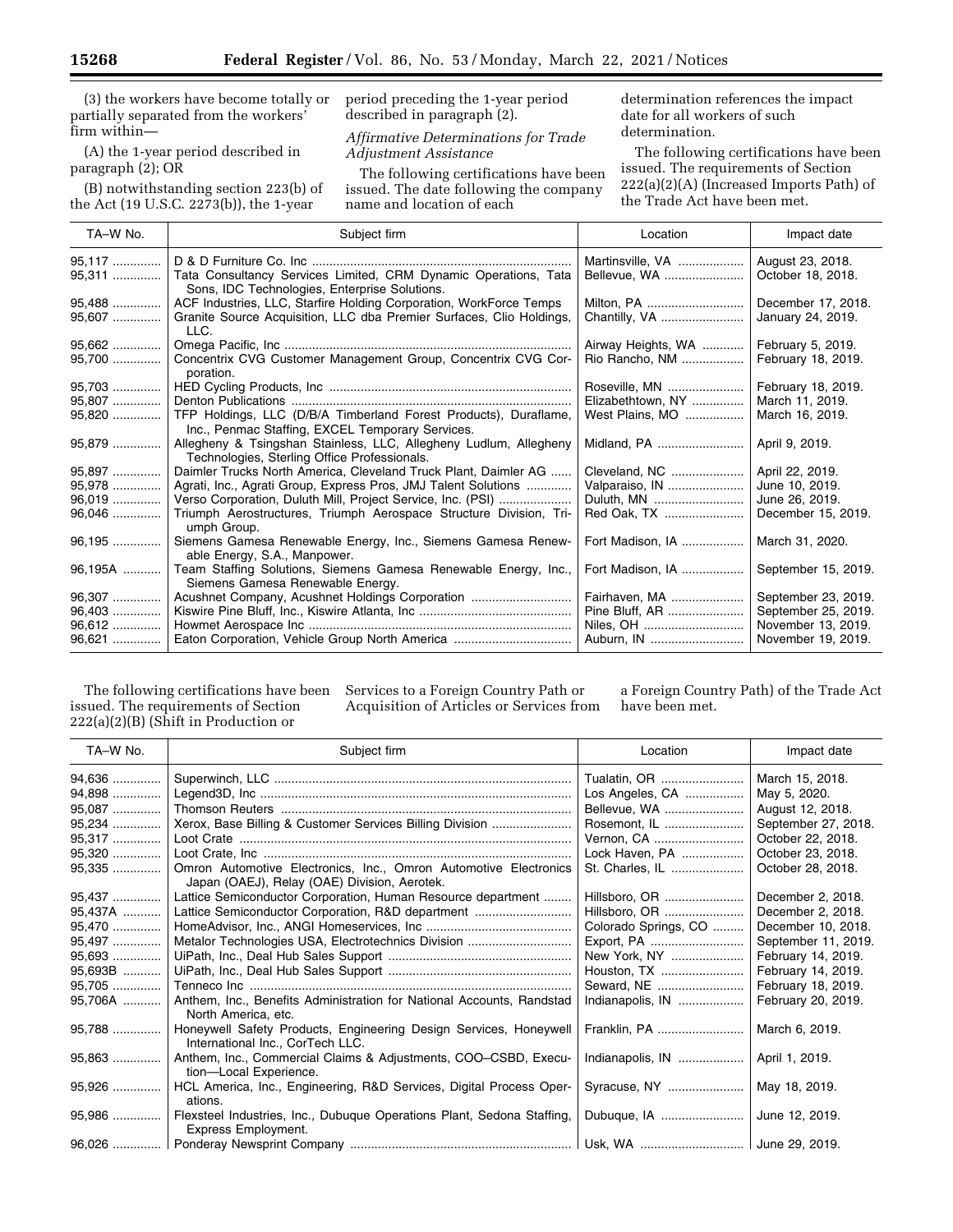| TA-W No. | Subject firm                                                                              | Location         | Impact date         |
|----------|-------------------------------------------------------------------------------------------|------------------|---------------------|
| 96,073   | SeAH Steel USA, LLC, SeAH Steel Investment America, LLC, XL Pro<br>Staffing & Consulting. | Houston, TX      | July 20, 2019.      |
| 96,191   | Roche Operations Ltd., Adecco, ABM Industries, G4S Security, Weil<br>Group, etc.          | Ponce, PR        | September 14, 2019. |
| 96,198   |                                                                                           | Waynesboro, VA   | September 17, 2019. |
| 96,503   |                                                                                           | Kennewick, WA    | September 29, 2019. |
| 96,505   |                                                                                           | Altavista, VA    | October 1, 2019.    |
| 96,506   |                                                                                           | Altavista, VA    | October 1, 2019.    |
| 96,520   |                                                                                           | Tucson, AZ       | October 1, 2019.    |
| 96,549   | Black Box Corporation of Pennsylvania, Marketing and Procurement                          | Lawrence, PA     | October 9, 2019.    |
| 96,563   |                                                                                           | Morton, IL       | October 16, 2019.   |
| 96,579   |                                                                                           | Lincoln, NE      | October 28, 2019.   |
| 96,581   |                                                                                           | South Jordan, UT | October 29, 2019.   |
| 96,587   | Peabody Southeast Mining, LLC, Shoal Creek Mine                                           | Oakman, AL       | October 30, 2019.   |
| 96,590   | Allegro MicroSystems, Cost Accounting & Enterprise Data Manage-<br>ment.                  | Marlborough, MA  | November 2, 2019.   |
| 96,618   |                                                                                           | Auburn, NY       | November 17, 2019.  |
| 96,633   |                                                                                           | Oceanside, CA    | December 13, 2020.  |
| 96,636   |                                                                                           | Dublin, OH       | September 29, 2020. |
| 96,648   |                                                                                           | Waco, TX         | December 17, 2019.  |
| 96,654   | Ralph Lauren Corporation, New York City Pattern/Technical Design                          | New York, NY     | December 24, 2019.  |
| 96,662   | ILSCO LLC, Cincinnati Manufacturing Operations ILSCO Corporation                          | Cincinnati, OH   | January 5, 2020.    |

The following certifications have been issued. The requirements of Section 222(b) (supplier to a firm whose workers

are certified eligible to apply for TAA) of the Trade Act have been met.

| TA-W No. | Subject firm                                                                                  | Location | Impact date         |
|----------|-----------------------------------------------------------------------------------------------|----------|---------------------|
|          | 94,648  Faurecia Interior Systems, Lansing Plant, Interiors Division, Caliper<br>(Cortech).   |          | March 20, 2018.     |
| $95.153$ |                                                                                               |          | September 5, 2018.  |
|          |                                                                                               |          | October 29, 2018.   |
|          |                                                                                               |          | March 9, 2019.      |
|          | 96,310    Valent Aerostructures, Manufacturing & Warehouse facilities, LMI<br>Aerospace, Inc. |          | September 24, 2019. |
| 96,405   |                                                                                               |          | September 25, 2019. |
|          | 96,502    Arcosa Wind Towers, Inc., A Wholly Owned Subsidiary of Arcosa, Inc                  |          | September 30, 2019. |

The following certifications have been issued. The requirements of Section 222(e) (firms identified by the

International Trade Commission) of the Trade Act have been met.

| TA-W No.                                                    | Subject firm                                                                                                                                                                                                     | Location                                                                              | Impact date                                                                                                        |
|-------------------------------------------------------------|------------------------------------------------------------------------------------------------------------------------------------------------------------------------------------------------------------------|---------------------------------------------------------------------------------------|--------------------------------------------------------------------------------------------------------------------|
| 95,790<br>95,887<br>95.949<br>95,950<br>95,964              | ACProducts, Inc. dba Cabinetworks Group, Express Employment Pro-                                                                                                                                                 | Eugene, OR<br>Portland, OR<br>Nappanee, IN<br>Waconia, MN                             | April 26, 2018.<br>February 6, 2020.<br>April 17, 2019.<br>April 17, 2019.<br>April 17, 2019.                      |
| 95,972<br>95,972A                                           | fessionals, Excel Staffing, Masterson Staffing.<br>ACProducts, Inc. dba Cabinetworks Group, Spherion, Randstad USA<br>ACProducts, Inc. dba Cabinetworks Group, Surge Staffing, Matern<br>Staffing, Randstad USA. | Mount Jackson, VA<br>Culpeper, VA                                                     | April 17, 2019.<br>April 17, 2019.                                                                                 |
| 95,974<br>95.991<br>96,075<br>96,075A<br>96,663<br>$96.665$ | Southern Finishing Company, Plant #12, Hire Dynamics, LLC<br>Southern Finishing Company, Plant #15, Hire Dynamics, LLC<br>J.B. Smith Manufacturing, Manufacturing Anvil & Smith Cooper Inter-<br>national.       | Howard Lake, MN<br>Martinsville, VA<br>Martinsville, VA<br>Houston, TX<br>Houston, TX | April 17, 2019.<br>April 17, 2019.<br>April 17, 2019.<br>April 17, 2019.<br>December 2, 2019.<br>December 2, 2019. |

*Negative Determinations for Worker Adjustment Assistance* 

In the following cases, the investigation revealed that the eligibility

criteria for TAA have not been met for the reasons specified.

The investigation revealed that the requirements of Trade Act section  $222(a)(1)$  and  $(b)(1)$  (significant worker total/partial separation or threat of total/ partial separation), or (e) (firms identified by the International Trade Commission), have not been met.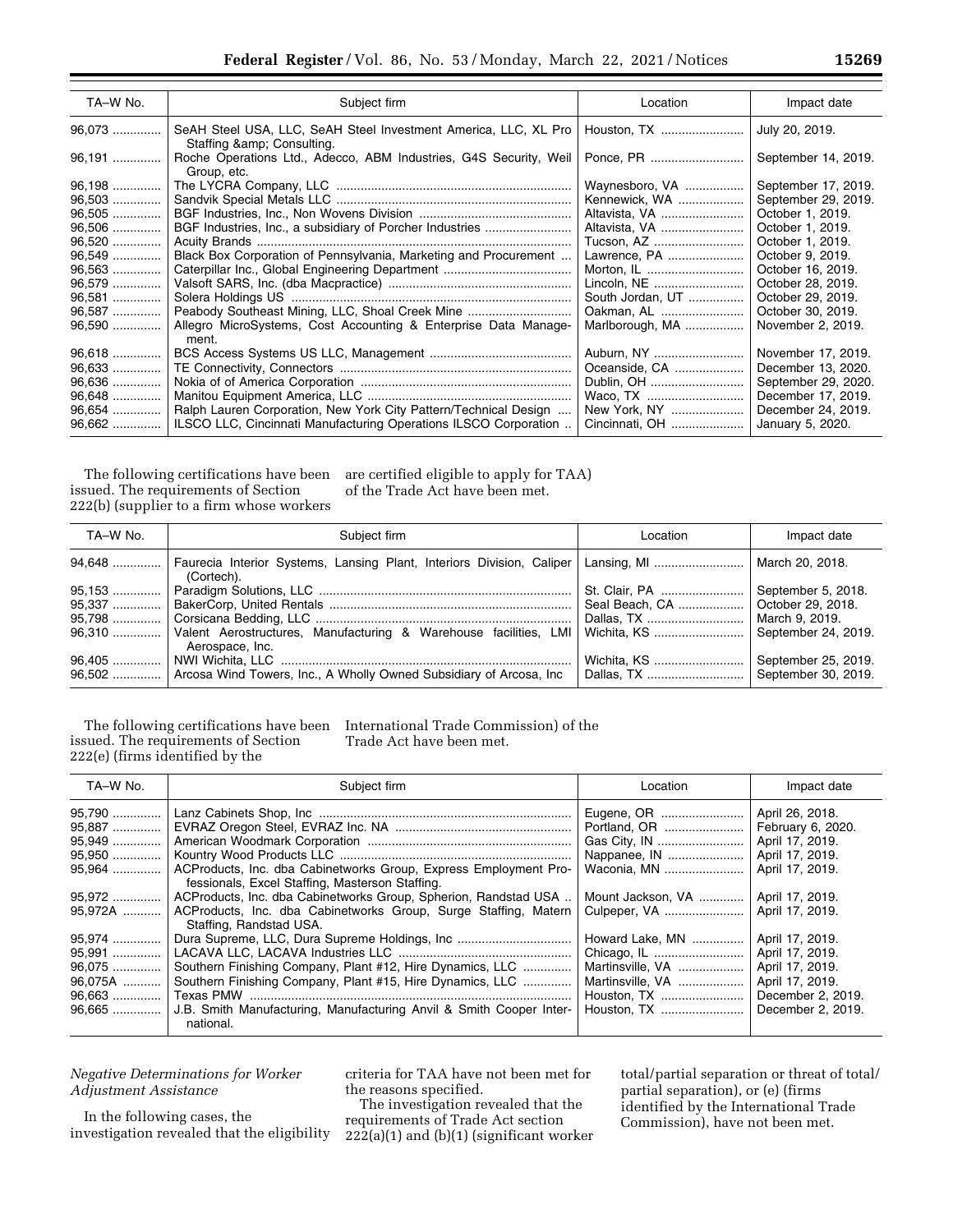| TA-W No. | Subject firm                                                                                                | Location | Impact date |
|----------|-------------------------------------------------------------------------------------------------------------|----------|-------------|
|          | Global eProcurement Unit.                                                                                   |          |             |
| 95,706B  | Anthem, Inc., Project Management for Specialty Business, Randstad   Indianapolis, IN<br>North America, etc. |          |             |
|          | 96.075B  Southern Finishing Company, Corporate Office, Hire Dynamics, LLC  Stoneville, NC                   |          |             |

The investigation revealed that the criteria under paragraphs (a)(2)(A)(i) (decline in sales or production, or both), or (a)(2)(B) (shift in production or services to a foreign country or

acquisition of articles or services from a foreign country), (b)(2) (supplier to a firm whose workers are certified eligible to apply for TAA or downstream producer to a firm whose workers are

certified eligible to apply for TAA), and (e) (International Trade Commission) of section 222 have not been met.

| TA-W No.                     | Subject firm                                                                                                                                                                                                                                                                                | Location                                                     | Impact date |
|------------------------------|---------------------------------------------------------------------------------------------------------------------------------------------------------------------------------------------------------------------------------------------------------------------------------------------|--------------------------------------------------------------|-------------|
| 95,693A<br>95,693D<br>95,696 | UiPath, Inc., Licensing, Maintenance, and Professional Services<br>95,693C    UiPath, Inc., Licensing, Maintenance, and Professional Services   <br>UiPath, Inc., Licensing, Maintenance, and Professional Services<br>Nike In House Manufacturing, Inc. dba Nike Air Manufacturing Innova- | New York, NY<br>Houston, TX<br>Brooklyn, NY<br>Beaverton, OR |             |
| 95,865                       | tion, Tailwind facility, NIKE, Inc., Manpower, Inc.<br>VW Manufacturing Service, Valveworks, USA, 1st Choice Profes-<br>sionals.                                                                                                                                                            | Kilgore, TX                                                  |             |
| 95,895                       | Chart Energy & Chemicals, Inc., La Crosse (BAHX), Energy & Chemi-   La Crosse, WI<br>cals Cryogenics segment, Chart Industries.                                                                                                                                                             |                                                              |             |
| 95,983                       | HomeAdvisor, Inc., ANGI Homeservices, Inc., 1 Virginia Avenue<br>HomeAdvisor, Inc., ANGI Homeservices, Inc., 342 Massachusetts Ave-<br>nue.                                                                                                                                                 | Indianapolis, IN<br>Indianapolis, IN                         |             |

The investigation revealed that the criteria under paragraphs(a)(2)(A)  $(increased\ imports), (a)(2)(B) (shift\ in$ production or services to a foreign country or acquisition of articles or

services from a foreign country), (b)(2) (supplier to a firm whose workers are certified eligible to apply for TAA or downstream producer to a firm whose workers are certified eligible to apply

for TAA), and (e) (International Trade Commission) of section 222 have not been met.

| TA-W No.                              | Subject firm                                                                                                                                                                                                                    | Location                                        | Impact date |
|---------------------------------------|---------------------------------------------------------------------------------------------------------------------------------------------------------------------------------------------------------------------------------|-------------------------------------------------|-------------|
| 95,176A<br>95,386<br>95,514<br>95,534 | General Motors Fairfax Assembly, Fairfax IT, General Motors LLC<br>Summit TBC, LLC dba Medical Billing Solutions, Zrlka Inc<br>AT&T Services Inc., Global Operations/Network Infrastructure & Serv-<br>ices Division, AT&T Inc. | Kansas City, KS<br>Richmond, VA<br>Tualatin, OR |             |
| 95,706                                | Anthem, Inc., Enterprise Client/IT, Randstad North America, Pyramid<br>Consultant, etc.                                                                                                                                         | Indianapolis, IN                                |             |
| 95,713                                | AdaptHealth Patient Care Solutions, Inc., Patient Pay Team,<br>AdaptHealth Corp., McKesson Patient Care Solutions.                                                                                                              | Moon Township, PA                               |             |
| 95,726                                | IPSCO Koppel Tubulars, LLC, IPSCO Tubulars, Maverick Tube,<br>Tenaris, Adecco, Aerotek, etc.                                                                                                                                    | Ambridge, PA                                    |             |
| 95,763                                | Hartshorne Mining, LLC, Poplar Grove Mine, Hartshorne Mining<br>Group, Hartshorne Holdings, etc.                                                                                                                                | Rumsey, KY                                      |             |
| 95,788A                               | Honeywell Safety Products, Production Workers, Honeywell Inter-<br>national Inc., CorTech LLC.                                                                                                                                  | Franklin, PA                                    |             |
| 95,877<br>95,911                      | U.S. Steel Oilwell Services, LLC, Wheeling Machine Products, U.S.<br>Steel Corporation.                                                                                                                                         | Atchison, KS<br>Hughes Springs, TX              |             |
| 95,927                                | United Conveyor Supply Company, United Conveyor Holdings Cor-<br>poration.                                                                                                                                                      | Waukegan, IL                                    |             |
| 95.927A                               | United Conveyor Supply Company, United Conveyor Holdings Cor-<br>poration.                                                                                                                                                      | Melrose Park, IL                                |             |
| 95,927B                               | United Conveyor Supply Company, United Conveyor Holdings Cor-<br>poration.                                                                                                                                                      | Mishawaka, IN                                   |             |
| $96.048$                              | Vallourec Star, LP, Vallourec Group NA, Vallourec S.A., Midwest In-<br>dustrial, etc.                                                                                                                                           | Youngstown, OH                                  |             |
| 96,107<br>96,107A<br>96,638           | Whelen Engineering Company, Inc., CoWorx Staffing Services<br>Whelen Engineering Company, Inc., CoWorx Staffing Services<br>UNFI, Natural Retail Group, Inc. d/b/a Honest Green Market                                          | Charlestown, NH<br>Providence, RI               |             |